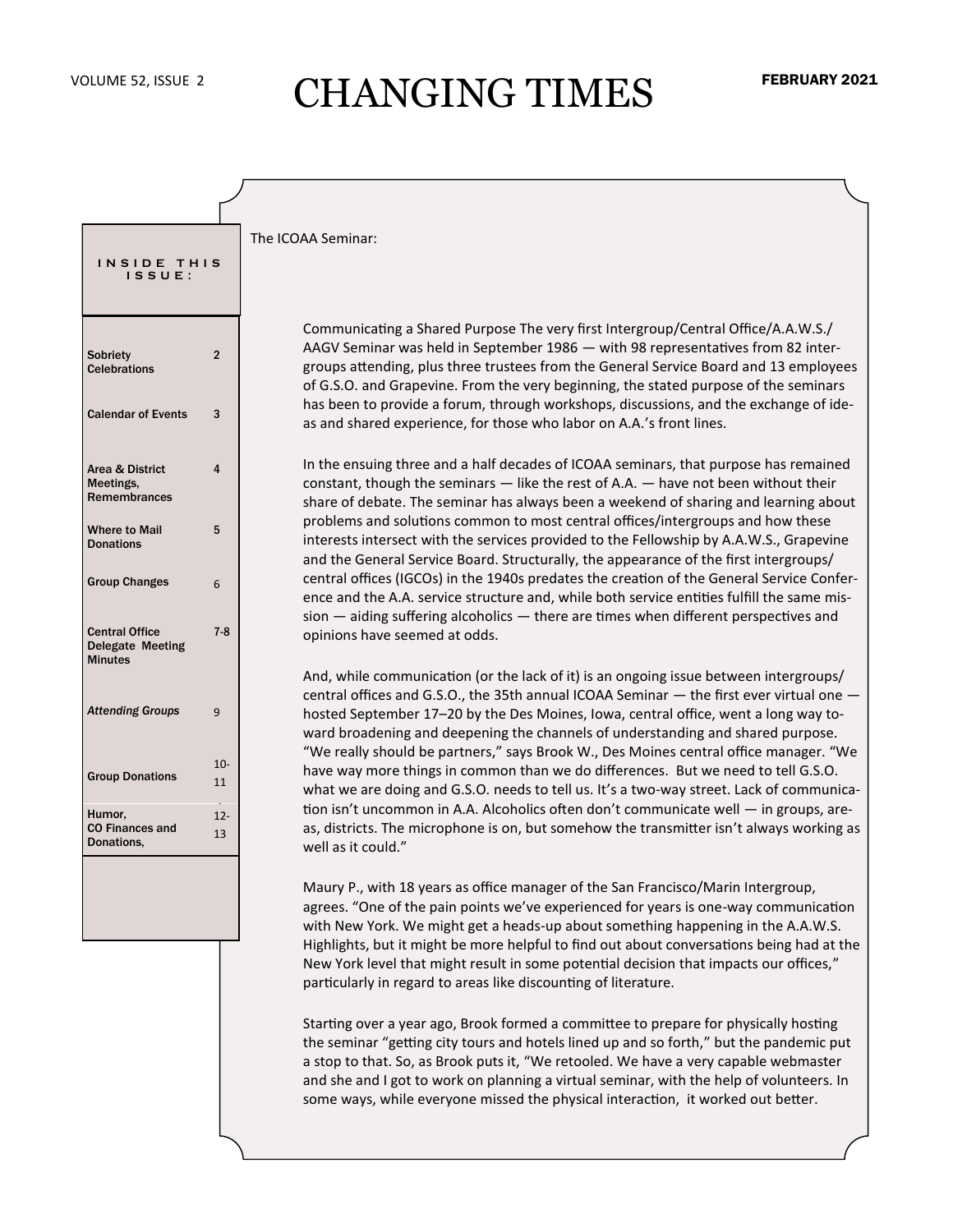# **Happy, Happy Birthday!**

These are folks who have donated at least one dollar a year in gratitude for their sobriety to YOUR Central Office. There are birthday envelopes available at the office or you can get them from your Central Office Delegate. We appreciate the people who show their gratitude this way.

MARTHA H. 37 YEARS

VIOLET P. 37 YEARS WE ARE ONE

PEARLENE A. 10 YEARS PRIMARY PURPOSE

VALERIE W. 8 YEARS CAN WE TALK

**Please make certain to include your name and group when sending in your birthday donation.**

<u>The Over Thirty Club</u>

**PAGE 2**

Keep Coming Back!

*All of these people got their names in the paper because someone took the time and trouble to let us know they were celebrating. Be proud of your old-timers! Call the office 816-471-7229 and let us know of anyone who is celebrating 30 or more years of sobriety. Let them know you care enough to share! MARTHA H. 37YEARS VIOLET P. 37 YEARS WE ARE ONE JENO R. 34 YEARS BETHEL*

### **STARTING NOVEMBER 1st, 2019, THE SUBSCRIPTION RATE FOR THE CHANGING TIMES WILL BE \$15 PER YEAR.**

 **Starting in January 2020, we will only be mailing out copies of the newsletters to those who have a paid subscriptions. Event flyers will not be mailed with the newsletter. After several months of discussions at CO delegates meetings and by the Board of Directors approval, we have voted in these changes. We are not stopping publication of the newsletter. Any individuals or groups wishing to receive the newsletter may have one mailed to then by subscription. The cost will be \$15.00 per year.**

 **The newsletter will as always be available on our website and can be printed out at your convenience. Current monthly flyers will also be available next to the newsletter on our website and can be downloaded and printed, either together or individually.**

 **Copies of the newsletter and flyers will be available at the CO for you to pick-up, free of charge. We will also have copies at the CO Delegates meeting. If you have any questions , please call the Office at 816-471-7229. This is a cost saving effort.**

#### **The email accounts at Central Office are :**

thedirector@kc-aa.org—Teresa A.

themanager@kc-aa.org— Michael O.

kccentraloffice@kc-aa.org—General Office Mailbox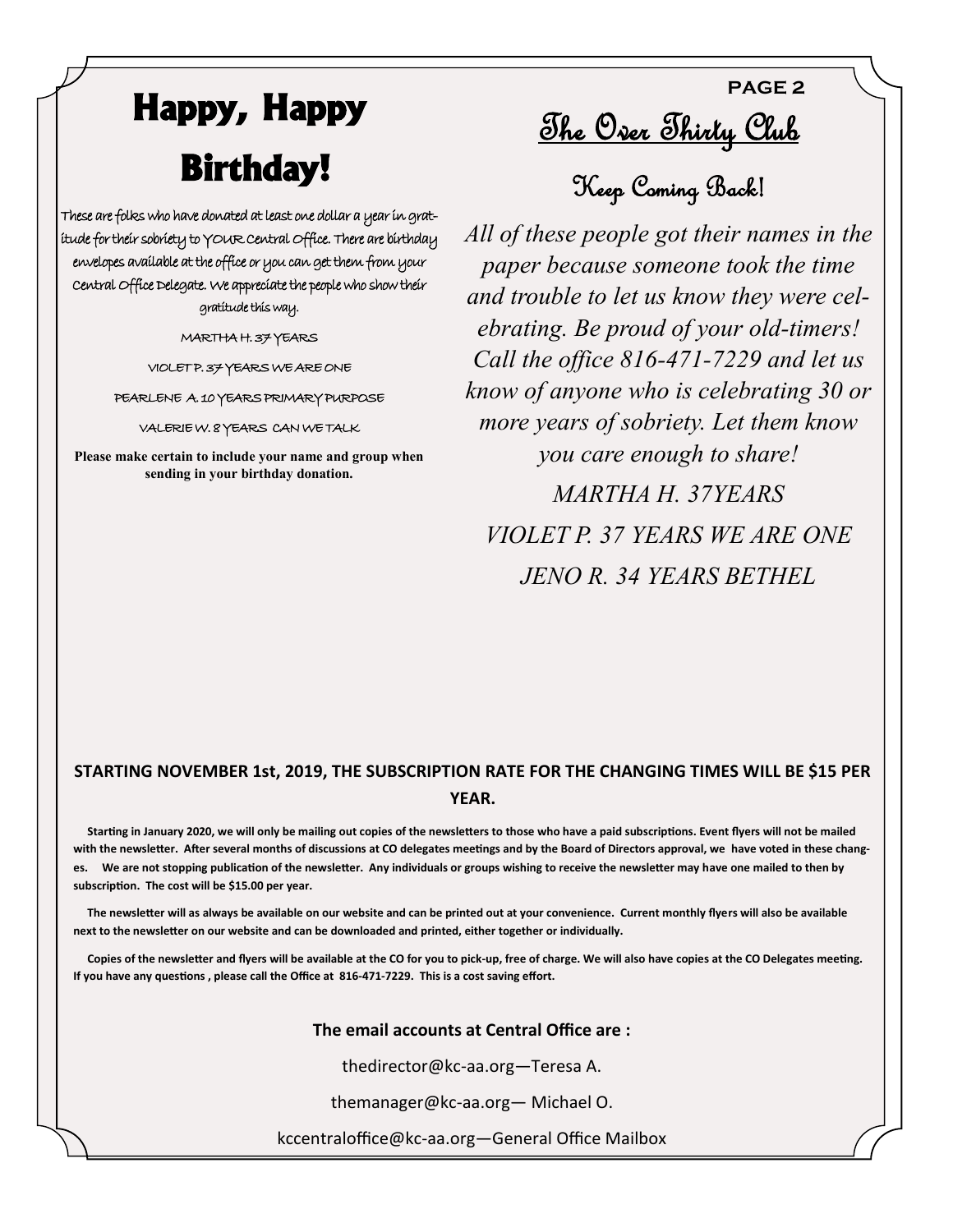# Calendar of Event—FEBRUARY 2021

### **FEBRUARY 6, 2021 ENTIRELY READY GROUP'S 14TH ANNIVERSARY ZOOM ID: 847 2813 6848 PASSCODE: ER OPENS AT 6:00 P.M.**

**FEBRUARY 28, 2021 DISTRICT 2 FINDING YOR NICHE IN AA SERVICE WORK ACCENT ON SOBRIETY (HOST) 404 S. 8TH ST, ST JOSEPH, MO 64501 HYBRID MEETING ZOOM ID: 896 8688 5984 PASSCODE D2 OPENS AT 1:30 P.M.**

### **APRIL 24 — 26, 2021 KCMO #1 GROUP 79TH ANNIVERSARY 311 W 80TH TERR KANSAS CITY, MO 64131**

## **CENTRAL OFFICE WEBSITE**

**(www.kc-aa.org)**

We have a new feature in the upper right hand corner. You can now view our website in Spanish & 13 other languages. PDF's and flyers will not translate.

The Kansas City Central Office publishes the "Changing Times". The views and opinions expressed are not necessarily those of the Central Office or AAWS, Inc. The editor reserves the right to edit for length and clarity, and for accuracy concerning the quoting of AA material. "Changing Times" is about, by, and for the members of the Fellowship of AA. Quotes from Alcoholics Anonymous, the Twelve Step and Twelve Traditions, The Service Manual and Conference Approved literature and pamphlets reprinted with permission of AA World Services, Inc. and the Grapevine, Inc. There is a subscription form on the back page of the issue. It is \$15.00 per year. Thank you all for your contributions and support of the Changing Times and your Central Office. We publish something for everyone, the mistakes are in the newsletter for a reason, so everyone will have something to appreciate.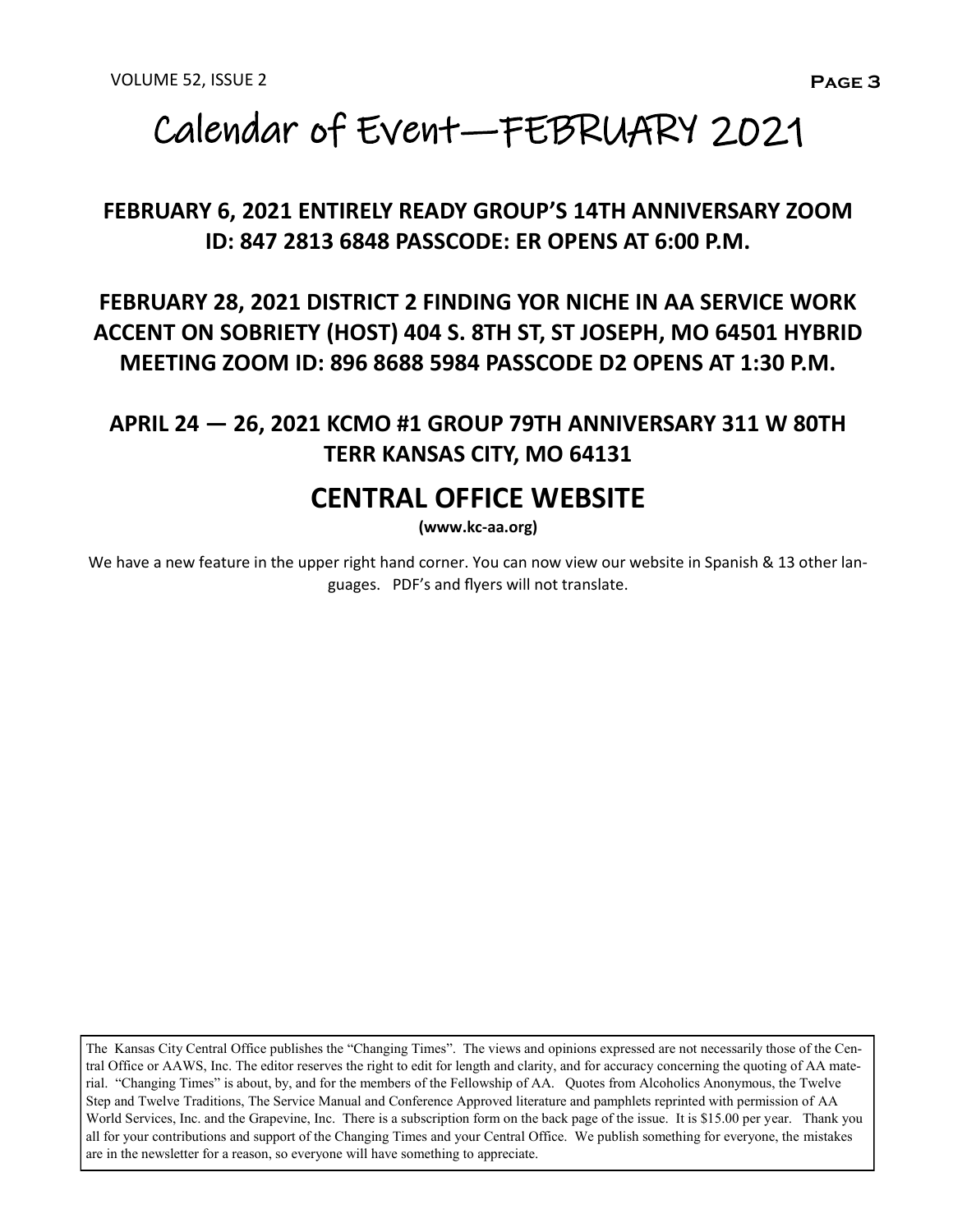`````````````````````````````````````````````````````````````````````````

### Area Service Schedule

#### **KANSAS AREA 25 COMMITTEE MEETING**

 Hilton Garden Inn- Salina, KS 3320 S 9th St Salina, KS 67401 785-309-0440

#### **MISSOURI AREA 39 ASSEMBLY**

Best Western Inn 3120 S. Limit Ave. Sedalia, MO 1-660-826-6100

#### 2021 SCHEDULE

January  $16 - 17$ March 27 — 28 June 26 — 27 September 18 — 19

**Would you please help us carry the message to our siblings behind the walls? It's better to** *get* **to go to jail than to** *have* **to go to jail. For further information, please contact us: Missy M. 913-702-7348 / Ted U. 913-940-0610**

*We have found much of Heaven and we have been rocketed into a fourth dimension of ex-*

*istence of which we had not even dreamed.* 

 *YOU WILL BE MISSED* 

*If you know of any member of the fellowship who has gone to the big meeting in the sky. Please send an email to:* 

*themanager@kc-aa.org.* 

*MILLIE S. PASEO GROUP* 

*BILL B. 24 & 7* 

*JIM J. SOUTH LEAWOOD* 



### District Service Schedule

**DISTRICT 9 KS**

**2nd Thursday of each month at Primary Purpose** 3038 N. 52nd St., Kansas City, KS 66109. Committees meet at 6:30PM, District meeting at

7PM.

#### **DISTRICT 10 KS**

**1st Thursday of the month at Church of the Resurrection**, 8412 W. 95th St., Overland Park, KS 662212 Committees meet at 6PM, District meeting at 6:30PM

#### **DISTRICT 23 KS**

**2nd Saturday of the month at Westside Presbyterian Church** 1024 Kasold, Lawrence, KS 66044 at 10AM

#### **DISTRICT 2 MO 2:00pm.**

Savannah Bootstraps, 511 W Market St., Savannah, MO 64485

2nd Sunday Every Month at 2PM at Liberty Group 1323 E. County Rd. H, Liberty, MO 64068

#### **DISTRICT 4 MO**

#### **DISTRICT 6 MO.**

**3rd Sunday of the month at 1:30pm** at KC Group 1, 311 W. 80th Terr., KCMO 64114

#### **DISTRICT 7**

at 2:00pm. Simple Sobriety, 1040 SW Luttrell St., Suite A, Blue Springs, MO. 64015

#### **DISTRICT 8 MO**

#### **DISTRICT 10 MO**

2pm, Englewood Winners, 2530 Crysler Ave. Independence, MO 64052

#### **DISTRICT 11 MO**

5:45PM, Eldorado Gr., 1305 S Park St., Eldorado, MO. 64774

#### **DISTRICT 12 MO**

**2nd Sunday Every Month at 6:00pm** Alano Club, 1800 E. 30th, St., Joplin, MO. 64804

#### **DISTRICT 14 MO**

**2nd Sunday Every Month at 2pn**, Hillcrest Presb. Church, 818 E. Norton Rd., Springfield, MO. 65803

#### **DISTRICT 3 MO**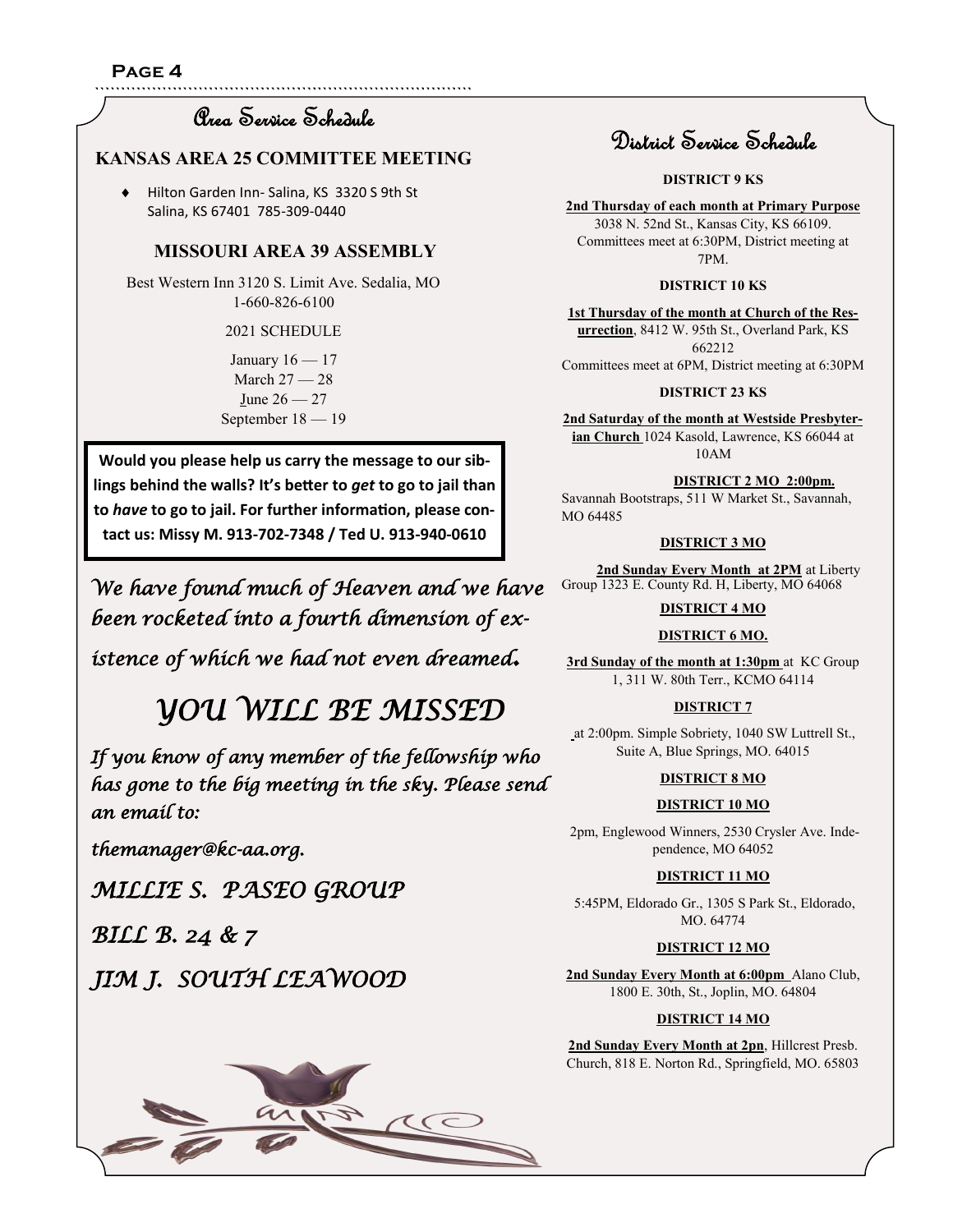### *New Treasurers, Please let us know where to have the donations sent for your district!*

**GENERAL SERVICE OFFICE KANSAS AREA 25**  PO Box 459 Grand Central Station New York, NY 10163 Or online at www.aa.org

**KANSAS DISTRICT 23**  Treasurer PO Box 1939 Lawrence, KS. 66044

**YELLOW CAN FUND** AREA 25 PO Box 23117 Overland Park, KS. 66283

**KS DISTICT 9** Treasurer PO Box 12518 Kansas City, KS 66112

**KS DISTRICT 10**  Treasurer PO Box 15436 Overland Park, KS 66285 KANSAS AREA ASSEM-BLY PO Box 388 Westmoreland, KS 66549

**WAMO DISTRICT 4**  Treasurer / Lewis B. 2020 Lake St. Sweet Springs, MO. 65351

**WAMO DISTRICT 1** Treasurer Tim C. PO Box 62 Rock Port, MO 64481

**WAMO DISTRICT 2**  Treasurer 2619 Duncan St. Joseph, MO 64507

**WAMO DISTRICT 3**  Treasurer; Doni P. PO Box 1139 Liberty, MO 64069

**WAMO DISTRICT 7**

**WAMO DISTRICT 10**  Treasurer

**WAMO DISTRICT 17**  Treasurer 424 Dickenson St. Chillicothe, MO 64601

#### **NEW TREASURES, PLEASE LET US KNOW WHERE TO HAVE THE DONATIONS SENT FOR YOUR DISTRICTS**

**Tradition Seven** 

**"Every A.A. group ought to be fully self-supporting, declining outside contributions."**

**A 7th Tradition poster is now available on the KC Area Central Office website under the Announcements section.**

It is suggested that each group pay its bills and establish a prudent reserve based on monthly expenses. Once this is done, the excess amount may be distributed as follows:

#### **50% to Central Office**

#### **30% to General Service Office**

#### **10% to District**

#### **10% to Area Committee**

This is one suggested distribution plan from the pamphlet, "Self-Support: Where Money and Spirituality Mix. F-3. It is available here at the office.

#### **WESTERN AREA MISSOURI AREA 39**

Or online at www.ks-aa.org Or online at www. wamo-aa.org WAMO TREASURER 5229 Fuller Dr. Kansas City, MO 64133

> **WAMO DISTRICT 6**  Treasurer PO Box 410894 Kansas City, MO 64141

Treasurer Patty G. 115 Spring Street #302 Belton, MO. 64012

P. O. Box 453 Peculiar, MO. 64078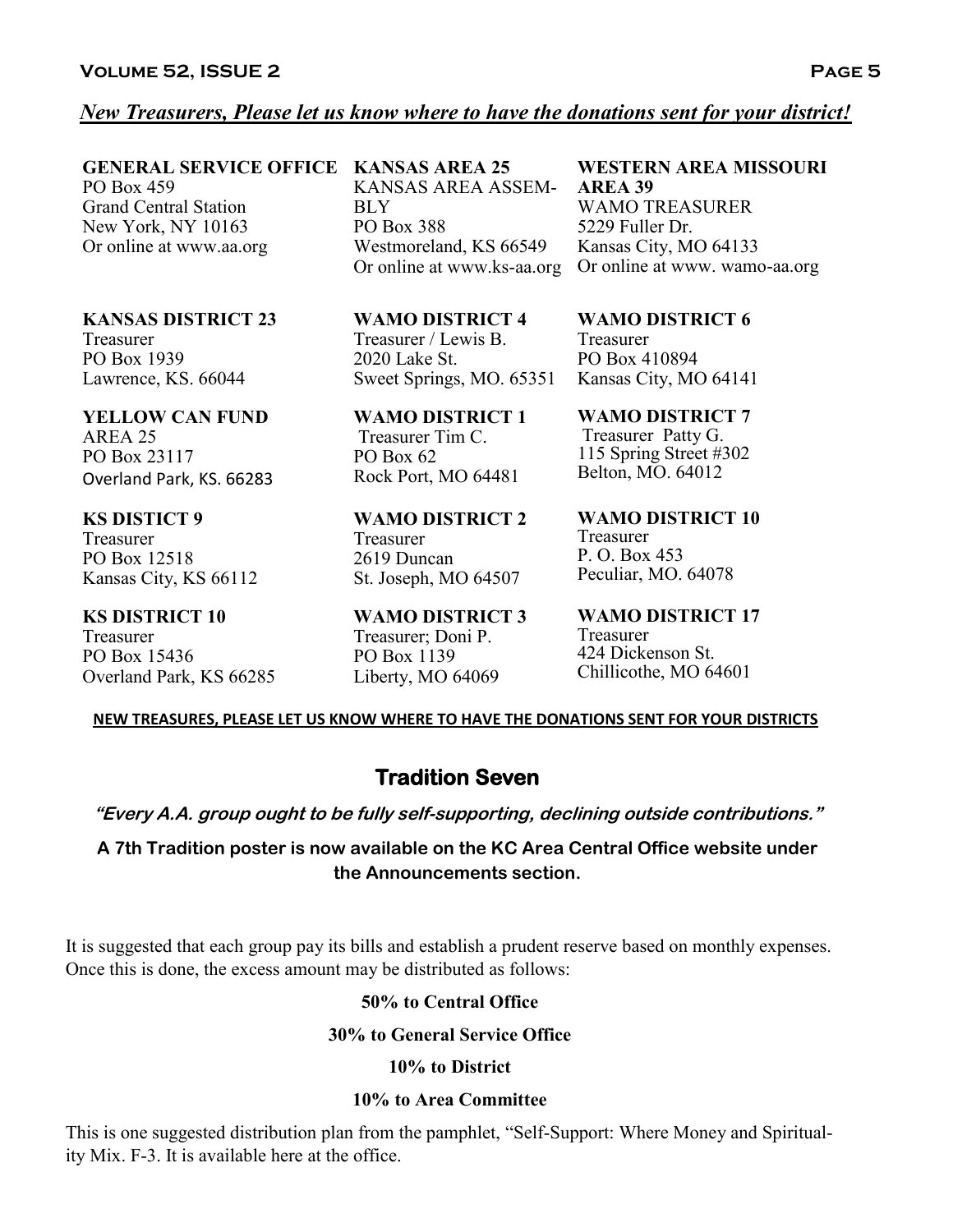## **GROUP CHANGES**

*N E W G R O U P*

*MEETING CHANGES*

CHAPTER 5 SATURDAY 8:00 P.M. TO 6:00 P.M.

SOBER AT 7 GROUP CHANGE NAME TO SHELTER KC GROUP. MEEETS IN THE AYCOCK ROOM AT SHELTER KC 1520 CHERRY KANSAS CITY, MO 64108

MARCELINE GROUP MEETING BY PHONE ONLY 978-990-5000 ACCESS CODE 102731#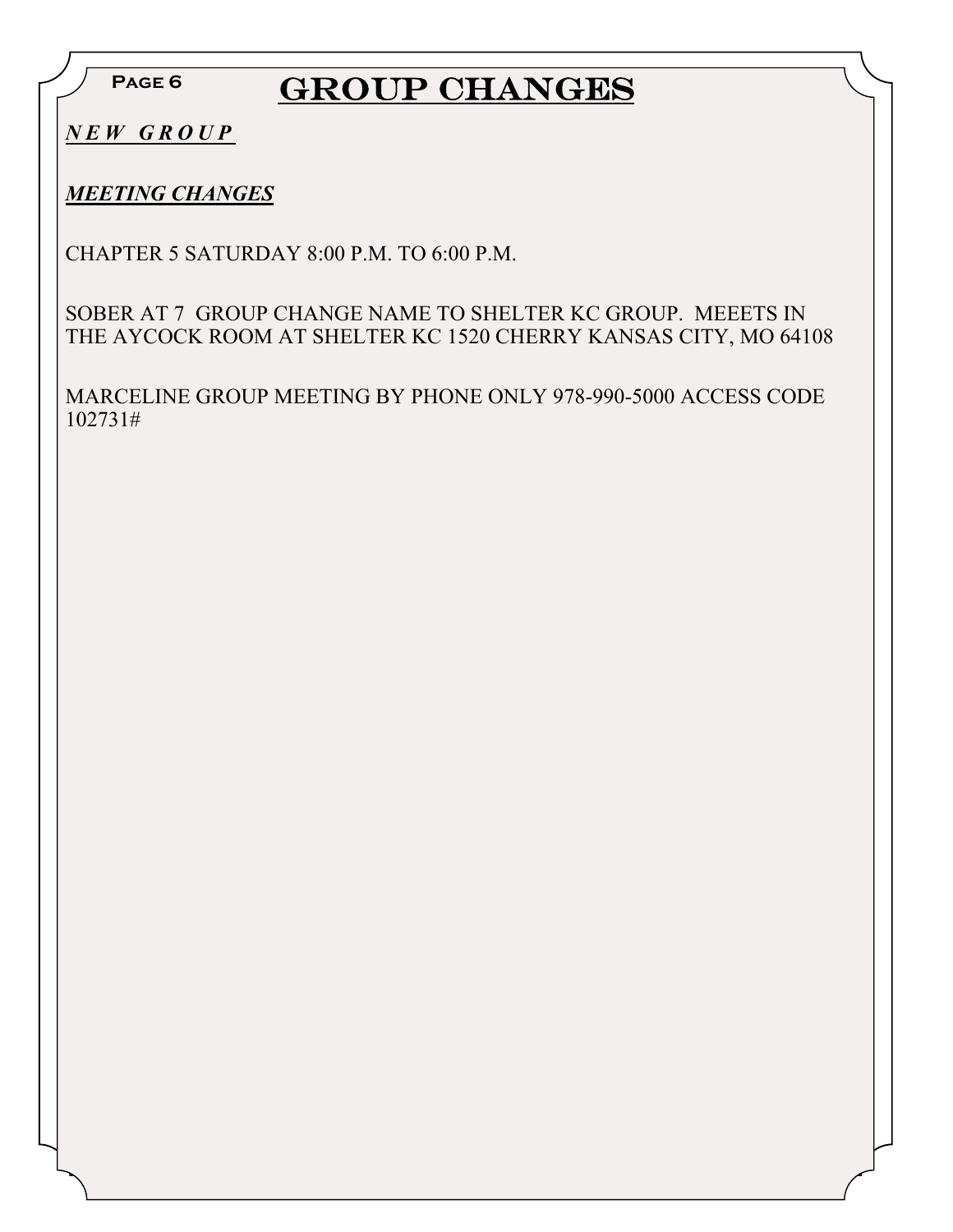#### **Volume 52, ISSUE 2 PAGE 7**

## **Central Office Delegate Meeting Minutes January 10, 2021**

#### **Zoom Only**

John opened the meeting with the Serenity Prayer

**Secretary Report** - Steve A. Minutes Accepted

#### **Treasurer Report** – Greg A.

Total Income: \$12,617.38 Total Expense: \$11,716.40 Total Gain: \$900.98

#### **Board Report** – Tony S.

Good Turnout, one member lost, a new member expected soon

#### **Office Report** – Teresa

Bills Paid

Shelves stocked except No Pocket editions, no large print Big Book or 12 &12

AAWS is still struggling to deliver orders

300 Bronze medallion order was received damaged, new order shipped but not arrived. Office is open but still ordering by phone and delivered curbside, good idea to call ahead Art asked if orders to remote sites were still being shipped, Teresa confirmed they were Delegates should send contact info and changes to the Office Manager and Director.

**Old Business** – All positions filled including Alt. Chair- Teri H and Alt. Secretary - Steve A

**New Business** – none

#### **Topic – Group Reports**

**Susan G. Board** – Send group Business Meeting info, dates, times, locations, zoom login etc. to Susan

**Steve A. South Leawood –** Currently 30 in person and 30 Zoom meetings every week, 5 of those at 6:30am are Hybrid. Just installed dedicated hardware in the room to make it a consistent and high-quality experience. Went live 6:30am 1/11/21. We also have three Zoom only meetings, Monday speaker, Saturday birthday and monthly Business meetings.

**Christopher D Bethel** – returning delegate. Down about \$150 last month. In-person only, following all guidelines. Attendance is pretty good. Same schedule.

**Connor O Alive Again** – In person meetings, attendance down. Looking for ways to increase.

**Anthony C Liberty** – 2,900 taken in, adding two rooms, waiting on a bid for a wall repair. No effect on Alkathon. Voted to increase donation to Central Office to \$100 to match District donation. No Speaker meetings. Meetings larger than 10 broken into smaller groups. Guidelines being observed, no one is being turned away from meetings.

.**Vaughn Turner Group** – Doing Live meetings, couple of Zoom including Women's meeting Thursday night. Leader is there and doors are open, not always well attended. Rent from church and that bill is paid. Still giving percentage but payment is way down.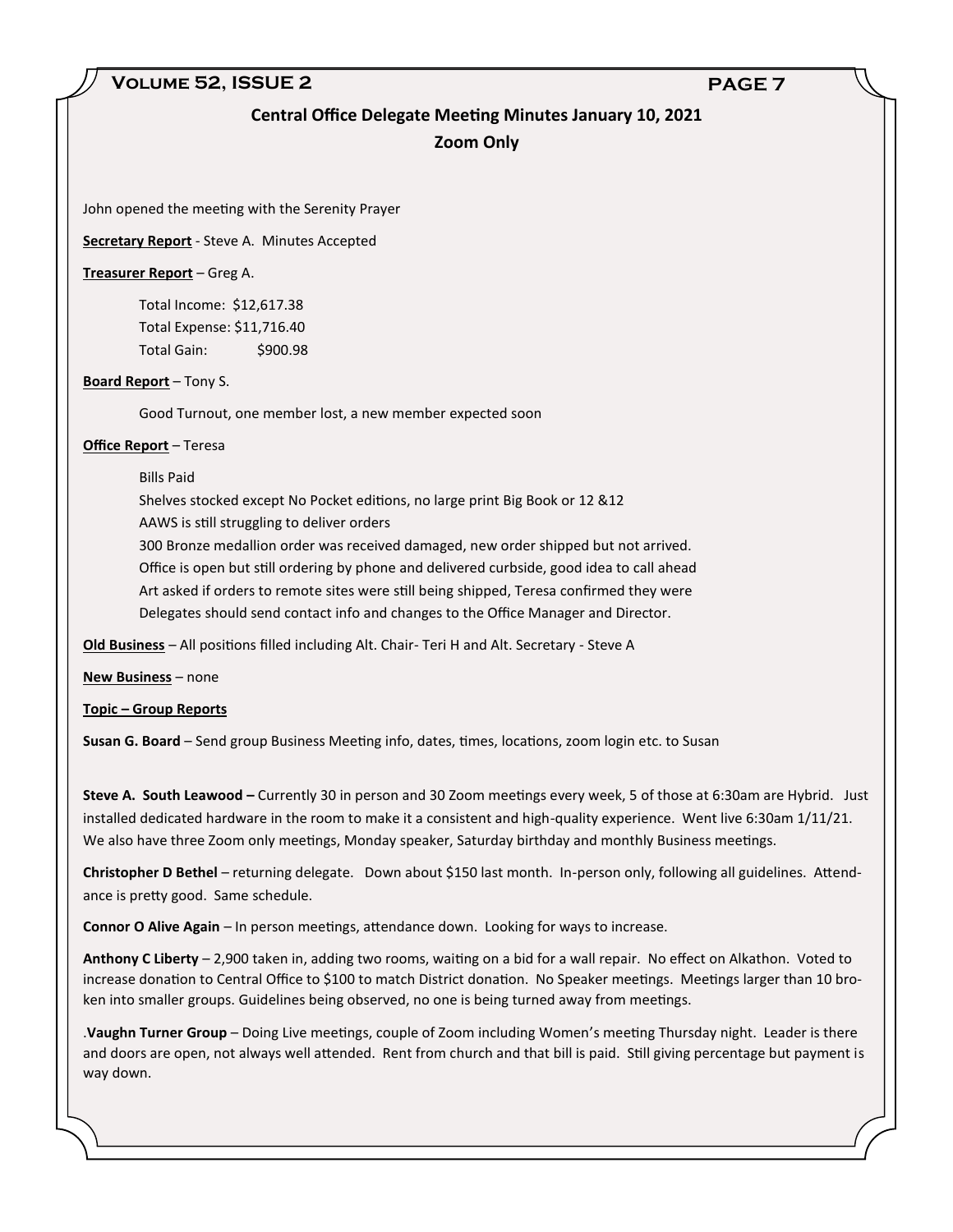#### **Page 8 DELEGATES MTG REPORT PAGE 2**

**Michael O – Paseo** Still all Zoom meetings, church is not open yet. Talked about returning at Business meeting but no one wanted to go back in.

**Kiel B – Nuts and Bolts** new delegate, nothing new on schedule, all in person. Financially down just a bit. Two meetings on Monday and Friday are zoom. Zoom attendees can listen but not participate.

**Mel A – Unity** Doing both in person and Zoom, same schedule, Saturday Speaker is zoom only. Still taking a meeting to Advent Health on Mondays. Zoom meeting with KU Health Monday. Business meeting is Wednesday.

**Steve G Blue Springs**. Business as usual. Adhering to guidelines. Attendance is down. Donations are down. No birthday meetings. Business meeting is in person and zoom on the  $31<sup>st</sup>$ . Voted to keep Zoom meeting info private for anonymity.

**Candy Lenexa** - Business meetings day before. Money is down but bills are paid. Try to make donations. Trying to close some meetings. Many Zoom moons. Mondays in person and zoom Big Book meetings. Friday is Hybrid, Saturday meeting and Friday meetings are live and Zoom. Sunday 6 is not being attended so temporarily suspending until Covid-19 is over.

**Tony S Board and Harrisonville.** - Financially down. Meetings still in person. Landlord asked for no smoking. No Zoom meetings due to no internet in building. Meetings until mid-December were socially distant. More than 10 in meeting must have masks. Big Book Tuesday and Thursday are now open. No birthday meetings, tracking on chalk board. When hit four or five they have meetings. Meetings are at 8pm. Carrying message and trusting in God.

**Cheryl. Sobriety First**. - Not delegate, Attendance is good. In person only. No Speaker meetings but there was one on Sunday.

**Erin North Kansas City** – attendance is normal, masks are optional. She is not attending in person meetings. Able to do breakout meetings if over 10 people. Moved in April to new space in commercial building.

**Phil B South Kansas City** – struggling financially. Last month was worst ever. Combination in person and Hybrid meetings on abbreviated schedule. Looking for new space to reduce rent costs. Wearing masks, unsure if mandatory.

#### **Doni P Kansas City**

**Ray New Chosen Few –** Really, really, struggling. Cannot get chairpersons to do meetings, no one showing up. Saturday meeting is non-existent. He has Covid-19. No contributions. We are just not there. Participation is below minimum. People are texting late they cannot lead. Many words of support

Teresa – need to pray for and support our groups.

**Mary – Wednesday Women's** – On Wednesdays at Westport at Westport Presbyterian. She shows up to water the plants. Meeting is using Zoom, but technology is challenging. She is new and will send in information. They are paying rent. Business meetings still being held. Update on Group One. Zoom and in person and Zoom. They are staying the course. Donations are down. Preparing for 81<sup>st</sup> anniversary. April 10<sup>th</sup>. Flyer soon. Still have core groups live and on Zoom

**Dave A – Wing and a Prayer** New delegate from the group in Belton. Business meetings are first Saturday and Hybrid. Welcomed in new trusted servants. 30 meetings a week, combo live, zoom and hybrid. Attendance and donations are down. Prudent reserve is down. Moved to new location. Not able to make Central Office contributions but members are asked to donate directly. Opened pay-pal for contributions. Looking for ways to cut costs and raise money. Covid-19 issues and wearing masks is causing some attendance decline. Second time around and it is an honor and a blessing to serve.

**Susan Holden** – Wednesday 8pm, meeting in Church. Wearing masks is an issue.

**John – Olathe** Things are going well. New Delegate is joining the call. Closed on a new home, bunch of work to do. Transition in June. Looking for two years and the new place is across a fence from their current location. Attendance is normal. Filled speaker meeting with 60 people. Rent will go up (double) in new facility but God has a plan. More people can come in and we will not have to turn people away.

GO TO PAGE 12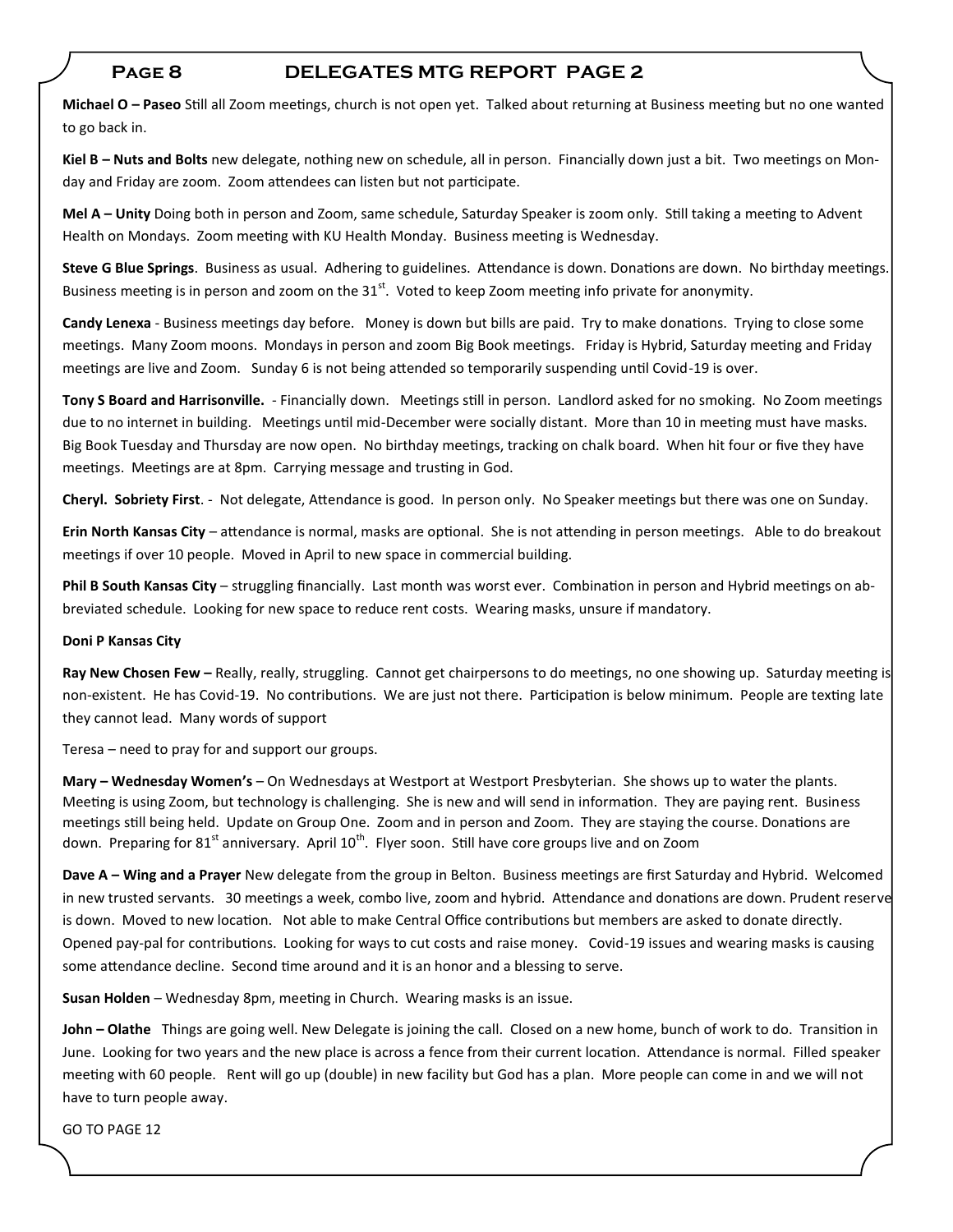| PAGE <sub>9</sub>           | <b>GROUP ATTENDANCE</b>    |  |  |  |  |
|-----------------------------|----------------------------|--|--|--|--|
| <b>JANUARY 2020</b>         |                            |  |  |  |  |
| <b>ALIVE AGAIN</b>          | <b>OLATHE</b>              |  |  |  |  |
| <b>BETHEL</b>               | <b>PARKHILL</b>            |  |  |  |  |
| <b>BLUE SPRINGS</b>         | <b>PASEO</b>               |  |  |  |  |
| <b>HARRISONVILLE</b>        | <b>ROE CENTER</b>          |  |  |  |  |
| <b>HOLDEN</b>               | <b>SOBRIETY FIRST</b>      |  |  |  |  |
| <b>HONEST DESIRE</b>        | <b>SOUTH KANSAS CITY</b>   |  |  |  |  |
| <b>KANSAS CITY GROUP #1</b> | <b>SOUTH LEAWOOD</b>       |  |  |  |  |
| LEAVENWORTH GROUP #1        | <b>TURNER GROUP</b>        |  |  |  |  |
| <b>LENEXA</b>               | <b>UNITY ON THEN PLAZA</b> |  |  |  |  |
| <b>LIBERTY</b>              | <b>WEDNESDAY WOMEN'S</b>   |  |  |  |  |
| <b>NEW CHOSEN FEW</b>       | <b>WING AND A PRAYER</b>   |  |  |  |  |
| <b>NORTH KANSAS CITY</b>    | Total attendance 28        |  |  |  |  |
| NORTHEAST JOHNSON COUNTY AA |                            |  |  |  |  |
| <b>NUTS AND BOLTS</b>       |                            |  |  |  |  |
|                             |                            |  |  |  |  |

We need email addresses for your group treasurer or someone in your group so we can email statements to them.

Send info to: thedirector@kc-aa.org

"Our first duty, as a society, is to insure our own survival. Therefore we have to avoid distractions and multipurpose activities . . . Sobriety—freedom from alcohol—through the teaching and practice of the Twelve Steps, *is the sole purpose of an A.A. group* … We have to confine our membership to alcoholics and we have to confine our A.A. groups to a single purpose. If we don't stick to these principles, we shall almost surely collapse. And if we collapse, we cannot help anyone." **Bill W. / Problems Other** 

**Than Alcohol—P-35**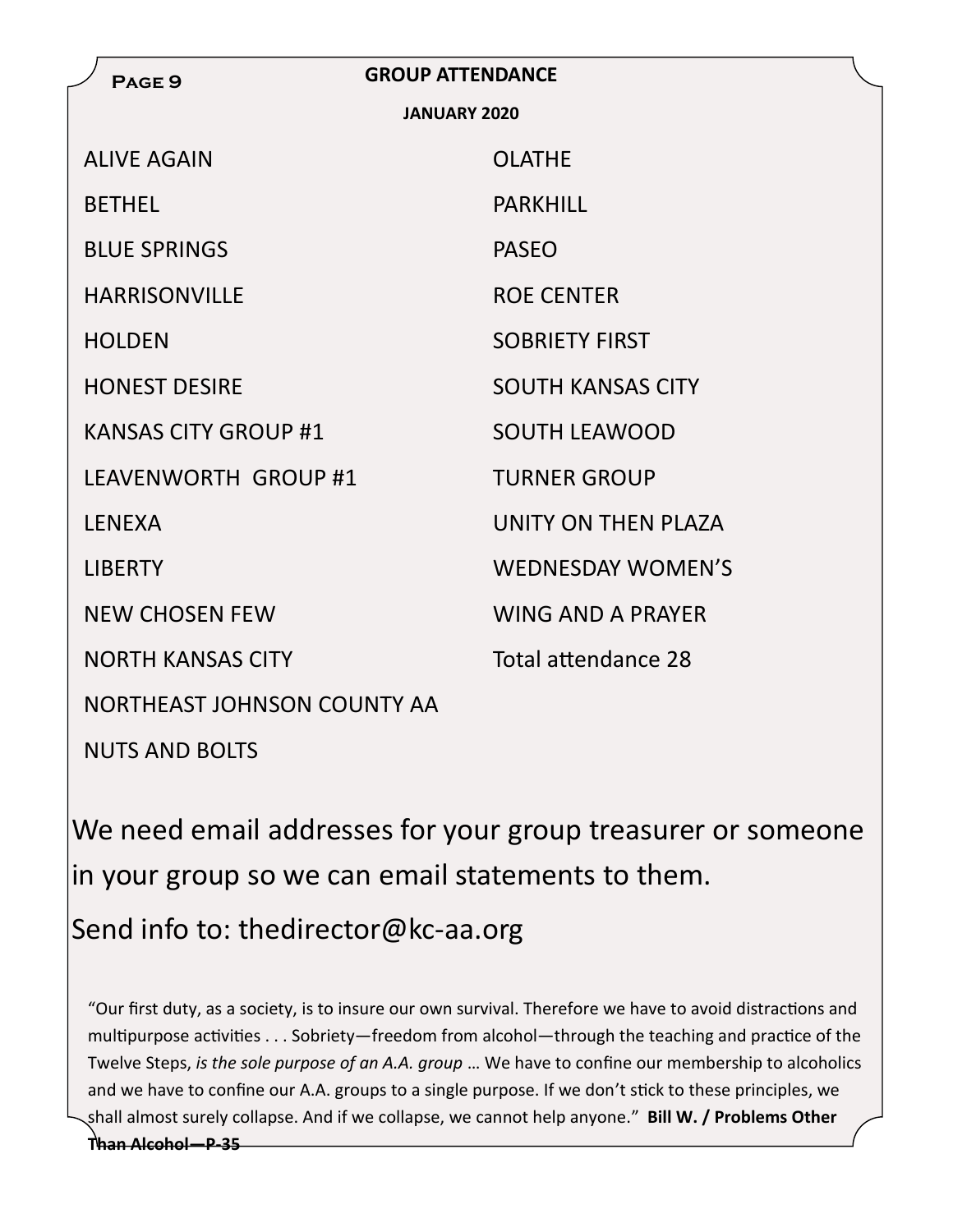### **GROUP DONATIONS**

| <b>GROUP NAME</b>                | JANUARY YTD 2020 |         | <b>GROUP NAME</b>                    | <b>JANUARY</b><br>2020 | <b>YTD 2020</b> |
|----------------------------------|------------------|---------|--------------------------------------|------------------------|-----------------|
| 449 GROUP                        | 20.00            | 20.00   | <b>EXCELSIOR SPRINGS GROUP</b>       | 94.12                  | 94.12           |
| 6th CHAPTER GROUP                | 0.00             | 0.00    | <b>EYE OPENER GROUP</b>              | 125.00                 | 125.00          |
| A VISION FOR YOU GROUP           | 0.00             | 0.00    | <b>FAMOUS BALDWIN GROUP</b>          | 0.00                   | 0.00            |
| <b>ACORN GROUP</b>               | 0.00             | 0.00    | <b>FREEDOM 11 GROUP</b>              | 0.0                    | 0.00            |
| <b>ALIVE AGAIN</b>               | 50.00            | 50.00   | FRIENDS OF SOBRIETY - PERRY, KS.     | 0.0                    | 0.0             |
| <b>BASEHOR GROUP</b>             | 0.00             | 0.00    | <b>GALLITAN UPPER ROOM</b>           | 0.0                    | 0.00            |
| <b>BETHEL GROUP</b>              | 100.00           | 100.00  | <b>GRASSROOTS GROUP</b>              | 0.0                    | 0.0             |
| BEYOUND SOBRIETY WOMENS MTG      | 0.00             | 0.00    | <b>HARRISONVILLE GROUP</b>           | 600.00                 | 600.00          |
| <b>BILL'S FRIENDS</b>            | 25.00            | 25.00   | <b>HIGGINSVILLE GROUP</b>            | 0.00                   | 0.00            |
| <b>BLUE SPRINGS GROUP</b>        | 0.00             | 0.00    | <b>HOLDEN AA GROUP</b>               | 60.00                  | 60.00           |
| <b>BONNER SPRINGS GROUP</b>      | 0.00             | 0.00    | <b>HONEST DESIRE</b>                 | 10.00                  | 10.00           |
| <b>CAME TO BELIEVE-GLADSTONE</b> |                  |         | <b>HOPE GROUP</b>                    | 308.89                 | 308.89          |
| <b>BLVD</b>                      | 0.0              | 0.0     | HUMBLE BEGINNINGS A.A.               | 0.00                   | 0.00            |
| CAME TO BELIEVE-O.P.             | 0.0              | 0.0     | <b>INDERPENDENCE #1 AA GROUP</b>     | 0.0                    | 0.00            |
| CAMERON CROSSROAD GROUP          | 25.00            | 25.00   | IT'S NEVER TO LATE GROUP             | 0.00                   | 0.00            |
| CHAPTER FIVE GROUP - CLAYCOMO    | 0.00             | 0.00    | <b>JAYWALKERS GROUP</b>              | 99.00                  | 99.00           |
| <b>COLLEGE BLVD. NOONERS</b>     | 0.0              | 0.0     | <b>JUST US GIRLS</b>                 | 0.0                    | 0.00            |
| <b>CORE GROUP</b>                | 0.00             | 0.00    | <b>KANSAS CITY GROUP #1</b>          | 0.0                    | 0.0             |
| <b>COURAGE TO CHANGE</b>         | 0.0              | 0.0     | KEEP IT SIMPLE GROUP-O.P.            | 256.38                 | 256.38          |
| <b>DESOTO GROUP</b>              | 0.0              | 0.00    | <b>KNIGHTS OF SOBRIETY</b>           | 20.00                  | 20.00           |
| DISTRICT 4 MO.                   | 0.0              | 0.00    | <b>KNOB NOSTER GROUP</b>             | 0.0                    | 0.0             |
| DISTRICT 7 MO.                   | 1750.00          | 1750.00 | <b>LATHROP GROUP</b>                 | 0.00                   | 0.00            |
| DISTRICT 11 MO.                  | 0.00             | 0.00    | LEAVENWORTH GROUP #1                 | 45.86                  | 45.86           |
| DOWNTOWN BASEMENT GROUP          | 0.00             | 0.00    | LEAWOOD/PRAIRIE VILLAGE GROUP        | 0.00                   | 0.00            |
|                                  |                  |         | LEE'S SUMMIT GROUP                   | 0.00                   | 0.00            |
| <b>EASY DOES IT-LAWERNCE</b>     | 0.0              | 0.00    | <b>LENEXA GROUP</b>                  | 200.00                 | 200.00          |
| <b>ENGLEWOOD WINNERS GROUP</b>   | 0.00             | 0.00    | <b>LIBERTY GROUP</b>                 | 200.00                 | 200.00          |
| <b>ENTIRELY READY GROUP</b>      | 0.0              | 0.0     | LIVE AND LET LIVE GROUP              | 5.00                   | 5.00            |
| EUDORA MIRACLES GROUP            | 0.0              | 0.00    | <b>LIVING MIRACLES</b>               | 0.0                    | 0.00            |
| <b>ARCHIE GROUP</b>              | 6.00             | 6.00    | <b>GARDEN CITY #1</b>                | 0.00                   | 0.00            |
| <b>COMMON SOLUTION</b>           | 41.22            | 41.22   | <b>GRAND AVENUE DOWNTOWN NOONERS</b> | 0.00                   | 0.00            |
| HAMILTON EVENING OPEN AA         | 20.00            | 20.00   |                                      |                        |                 |
| ACCENIT ON CORDIETY              | 150.00           | 150.00  |                                      |                        |                 |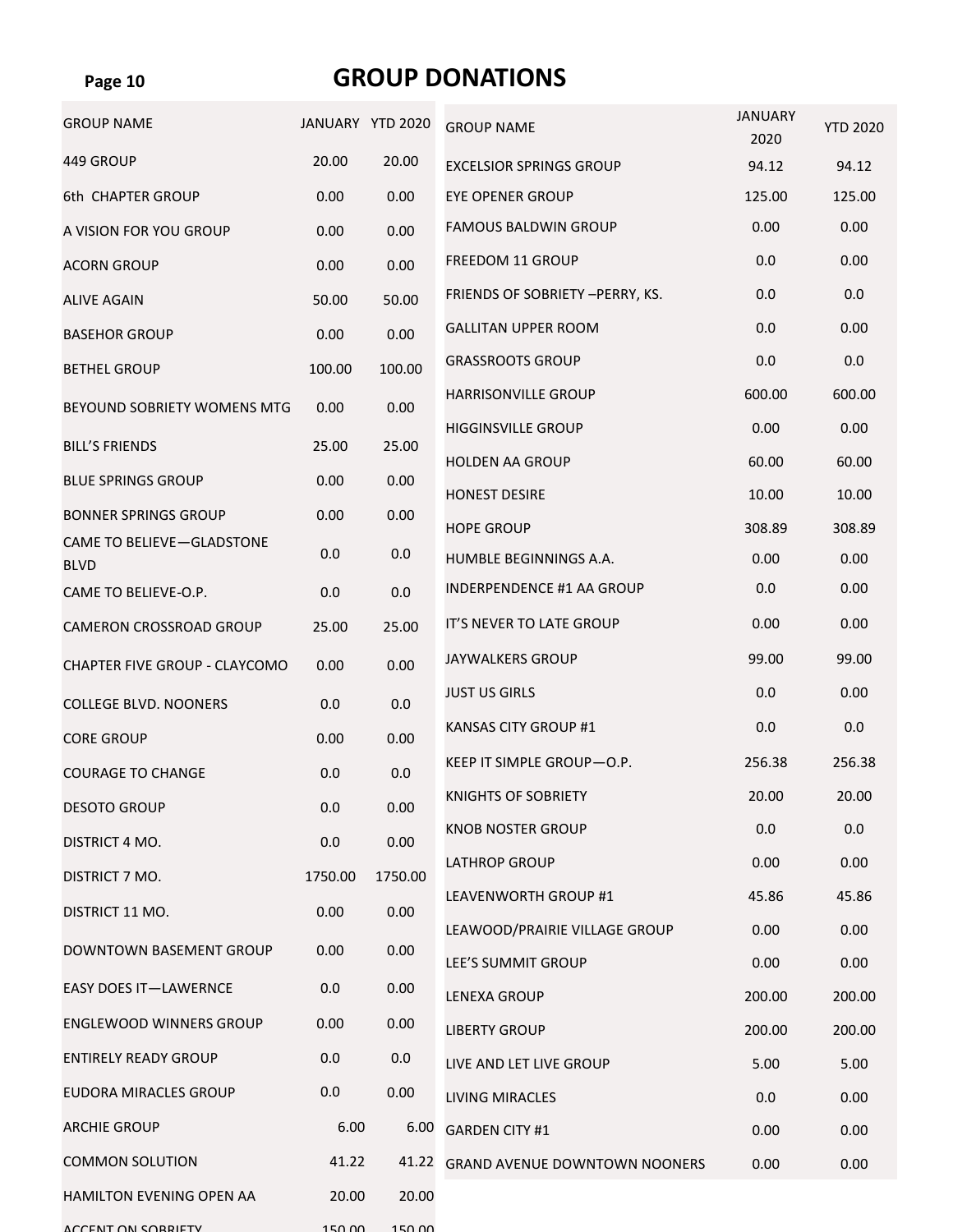## **GROUP DONATIONS**

| <b>GROUP NAME</b>               | <b>JANUARY</b><br>2020 | <b>YTD 2020</b> | <b>GROUP NAME</b>              | <b>JANUARY</b> | <b>YTD 2020</b> |
|---------------------------------|------------------------|-----------------|--------------------------------|----------------|-----------------|
| <b>MARCELINE GROUP</b>          | 50.00                  | 50.00           | PRIMARY PURPOSE GROUP          | 100.00         | 100.00          |
| <b>MI GROUP</b>                 | 0.0                    | 0.0             | <b>RECOVERY PLUS</b>           | 0.00           | 0.00            |
| <b>MONDAY NIGHT TURKEYS</b>     | 0.00                   | 0.00            | <b>ROE CENTER GROUP</b>        | 40.00          | 40.00           |
| <b>MUSTARD SEED GROUP</b>       | 0.0                    | 0.0             | SECOND CHANCE-WARRENSBURG      | 0.00           | 0.00            |
| <b>NEVADA GROUP</b>             | 5.50                   | 5.50            | SEDALIA 12 X 12                | 0.0            | 0.0             |
| NEW BEGINNINGS-MARSHALL         | 15.00                  | 15.00           | <b>SERNITY GROUP</b>           | 0.0            | 0.0             |
| <b>NEW CHOSEN FEW GROUP</b>     | 20.00                  | 55.00           | <b>SHAWNEE GROUP</b>           | 0.00           | 0.00            |
| <b>NEW FELLOWSHIP</b>           | 0.0                    | 0.00            | SIMPLE SOBRIETY GROUP          | 100.00         | 100.00          |
| <b>NEW TONGANOXIE GROUP</b>     | 0.0                    | 0.0             | SIMPLY AA-KC                   | 11.52          | 11.52           |
|                                 |                        |                 | <b>SLATER GROUP</b>            | 0.0            | 0.00            |
| <b>NEW VISION GROUP</b>         | 25.00                  | 25.00           | <b>SOBER SKIRTS</b>            | 15.00          | 15.00           |
| <b>NORTH KANSAS CITY GROUP</b>  | 15.85                  | 15.85           | SHELTER KC GROUP               | 0.00           | 0.00            |
| <b>NORTH OAK GROUP</b>          | 80.00                  | 80.00           | <b>SOBRIETY FIRST GROUP</b>    | 0.00           | 0.00            |
| NORTHEAST JOHNSON COUNTY GR     | 100.00                 | 100.00          | SOUTH KANSAS CITY GROUP        | 0.00           | 0.00            |
| NORTHLAND MIRACLES GROUP        | 0.00                   | 0.00            | SOUTH LEAWOOD GROUP            | 883.67         | 883.67          |
| <b>NUTS AND BOLTS-LENEXA</b>    | 100.00                 | 100.00          | <b>SUNFLOWER ROUNDUP</b>       |                |                 |
| <b>OLATHE GROUP</b>             | 0.00                   | 0.00            | SUNSHINE GROUP-LAWRENCE        | 25.00          | 25.00           |
| ONE DAY AT A TIME GROUP         | 0.0                    | 0.0             | <b>SWEET SPRINGS GROUP</b>     | 0.00           | 0.00            |
| <b>OUR PRIMARY PURPOSE</b>      | 0.0                    | 0.0             | THE WAY OUT GROUP              | 0.0            | 0.0             |
| <b>OVERLAND PARK FELLOWSHIP</b> | 0.00                   | 0.00            | TICKLED NOT TO BE PICKELED     | 0.0            | 0.00            |
| P III                           | 0.00                   | 0.00            | <b>TONGIE GROUP</b>            | 0.0            | 0.0             |
|                                 |                        |                 | <b>TURNER GROUP</b>            | 300.00         | 300.00          |
| <b>PARKHILL GROUP</b>           | 200.00                 | 200.00          | <b>TWELVE AND TWELVE GROUP</b> | 0.0            | 0.00            |
| <b>PASEO GROUP</b>              | 25.00                  | 25.00           | <b>UNION HOUSE #1</b>          | 0.0            | 0.0             |
| PFLUMM SOBER                    | 200.00                 | 200.00          | UNITY ON THE PLAZA             | 200.00         | 200.00          |
| PLATTE CITY SOLUTIONS           | 0.00                   | 0.00            | WARD PARKWAY GROUP             | 500.00         | 500.00          |
| PLEASANT HILL GROUP             | 0.0                    | 0.0             | <b>WARRENSBURG GROUP</b>       | 0.0            | 0.0             |
| M.C. GROUP                      | 0.00                   | 0.00            | WE ARE ONE GROUP               | 0.00           | 0.00            |
| New Path AA Group               | 263.91                 | 263.91          | WING AND A PRAYER              | 0.0            | 0.0             |
| ANONYMOUS GROUP OF MEN          | 250.00                 | 250.00          | WITH NO RESERVATION            | 0.00           | 0.00            |
| <b>CAN WE TALK</b>              | 25.00                  | 25.00           | UNIT GROUP                     | 164.00         | 164.00          |
| <b>KEARNEY</b>                  | 640.00                 | 640.00          | <b>TOTAL</b>                   | 8,628.70       | 8,628.70        |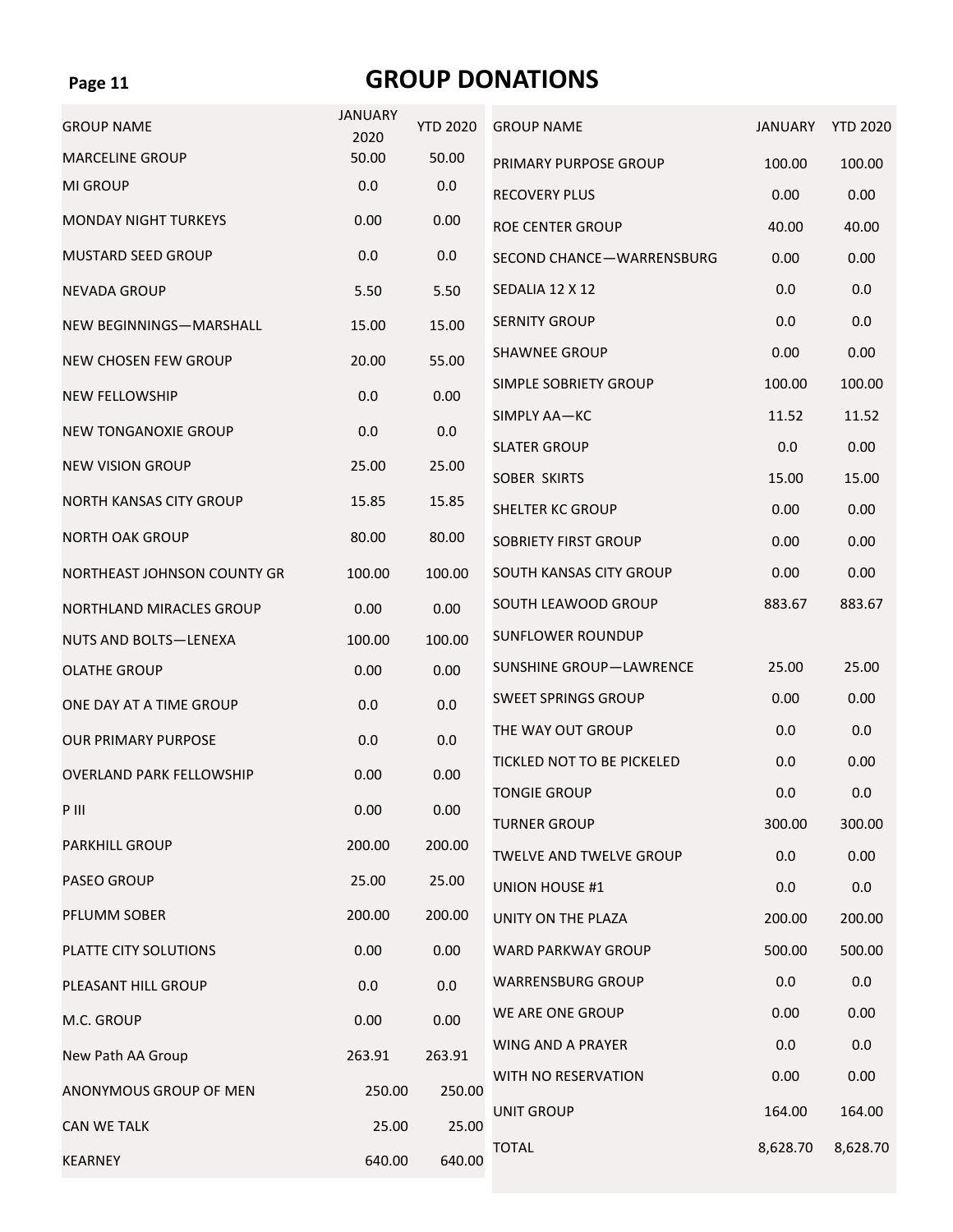**John North East Johnson County**. New to zoom, meeting in person, wiping down the room after each meeting and room is being sanitized. Attendance and income were down but coming back up. Attendance on Zoom appears to be declining.

**Doni Park Hill** All is good, starting 6pm and 8pm, we will have Zoom Meetings.

**John H Honest Desire** – Attendance at their small group I down but they are maintaining. Not worried about money, God will provide. All in person meetings. Masks optional. Praying for New Chosen Few group and other struggling.

**John asked about New Chosen Few**. Ray commented that Monday, Wednesday Friday are Conf. call and Saturday are in person. They are at 4509 Troost AVE. Christian Fellowship church. Enter through back door, turn left. The phone information is in the Zoom Chat below.

**Greg Bethel** – one meeting dropped

**Teresa –** Please send all updates to the Director and manager at the central office. thank you to everyone who has contributed. Please try to help the New Chosen Few.

**Janet** – Lenexa. Board No report.

**Steve A** – will include Zoom Chat information in minutes.

**Art S. –** Nothing to report. Visited two districts this week. Donations, attendance and spending is down.

**John** gave information on Olathe ASL interpreter meetings.

**John Closed** with Lord's Prayer

\*\*\*\*\*\*\*\*\*\*\*\*\*\*\*\*\*\*\*\*\*\*\*\*\*NEW POLICY\*\*\*\*\*\*\*\*\*\*\*\*\*\*\*\*\*\*\*\*\*\*NEW POLICY\*\*\*\*\*\*\*\*\*\*\*\*\*\*\*

CENTRAL OFFICE WILL BEGIN A NEW POLICY WITH CREDIT BALANCES. THE CUSTOMER WILL BE NOTIFIED AT 60 DAYS TO USE THE CREDIT WILL EXPIRE AND BE CONVERTED TO A "CENTRAL OFFICE ANGELS" DONA-TION.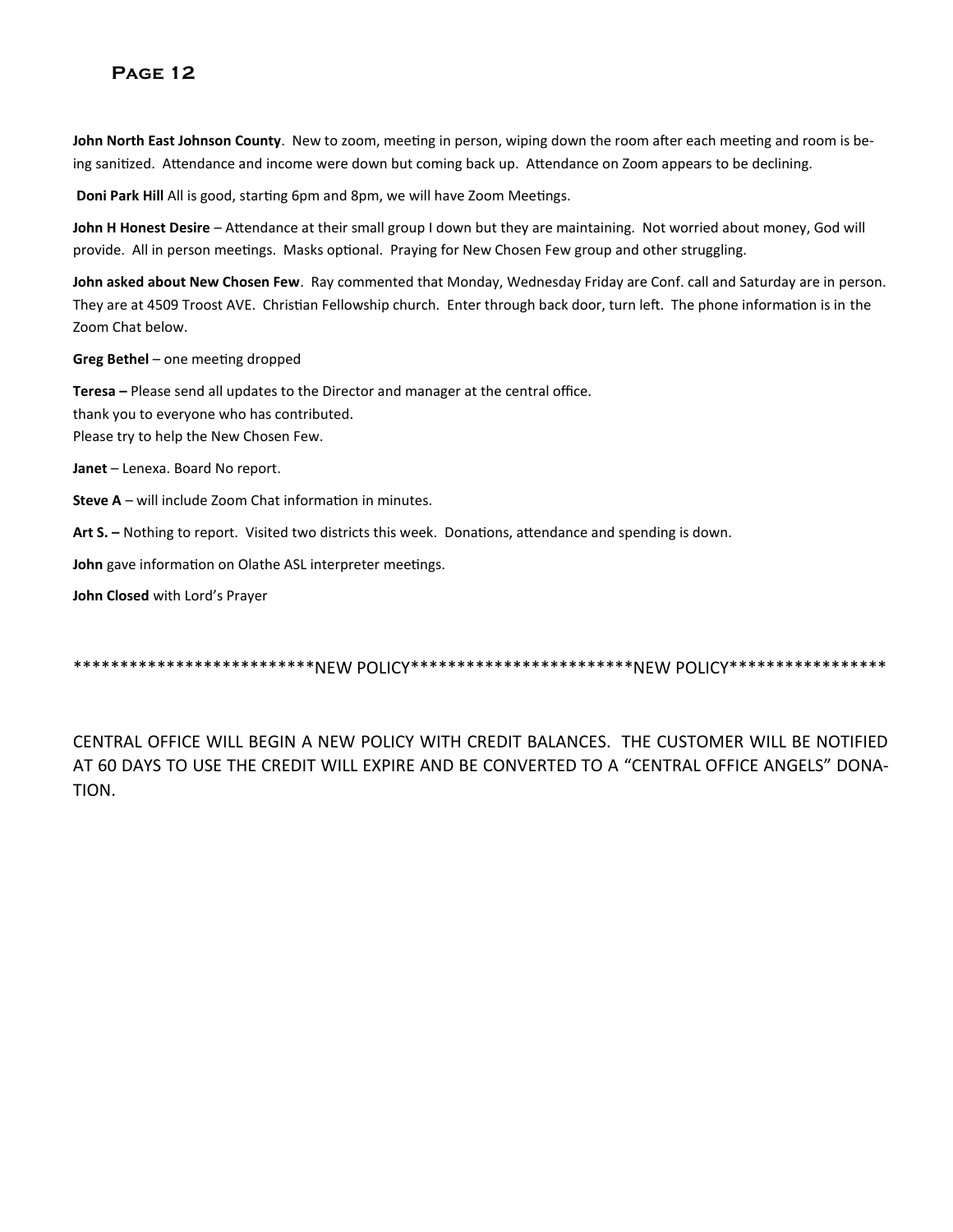#### **VOLUME 52, ISSUE 2 Page 13**

#### Concept II

It is self-evident that the thousands of A.A. groups and the many thousands of A.A. members, scattered as they are all over the globe, cannot actually manage and conduct our manifold world services. The group conscience is out there among them, and so are the needed funds. The power of the groups and members to alter their world service structure and to criticize its operation is virtually supreme. They have all of the final responsibility and authority that there is. The operation is really theirs; they really own it. This has been true ever since the groups took over from the founders and old-timers at St. Louis in 1955. But an ultimate authority and responsibility in the A.A. groups for world services  $-$  if that is all there were to it  $-$  could not amount to anything.

Nothing could be accomplished on that basis alone. In order to get effective action, the groups must delegate the actual operational authority to chosen service representatives who are fully empowered to speak and to act for them. The group conscience of A.A. could not be heard unless a properly chosen Conference were fully trusted to speak for it respecting most matters of world service. Hence the principle of amply delegated authority and responsibility to "trusted servants" must be implicit from the top to the bottom of our active structure of service. This is the clear implication of A.A.'s Tradition Two.

#### **Central Office JANUARY Finances**

Income \$15,913.41

Expense \$10,846.54

Net GAIN = \$5,066.87*These are preliminary numbers*

We now have a five month prudent reserve. At the October, 2015 Board of Directors meeting a motion was made, seconded and passed that Central Office establish a six month prudent reserve. We are almost there.

### 2021 JANUARY GROUP DONATIONS \$8,628.70 2020 JANUARY GROUP DONATIONS \$5,094.83

**Each group has the ability to make these numbers change If you do not see your home group listed here, it is because Central Office has not received a donation. Please ask why. If your group feels we need to be of more service in some area, please let us know. We cannot change that of which we are ignorant.** 

As per your request, we are now publishing a more complete financial report. I hope this pleases those of you who have asked for it. If not, please let me know what else you would like to see. After all, this is *your* money! We at Central Office try to be good stewards of it.

Our Accountant, Janet B. of the Lenexa Group tries to come in as soon after the first of the month as possible so you can get final numbers. There will be months, however, that we will print preliminary numbers because of the publishing date. That will be noted above.

| <b>CENTRAL OFFICE CALLS</b>   |     |                     |     |  |
|-------------------------------|-----|---------------------|-----|--|
| П<br><b>GROUP INFORMATION</b> | 412 | DETOX/TREATMENT     | 9   |  |
| Ц<br>12 STEP                  | 3   | MISC.               | 128 |  |
| Π<br><b>BRIDGE THE GAP</b>    | 1   | <b>EMAILS</b>       | 8   |  |
| <b>ALANON</b>                 | 10  | <b>WET DRUNKS</b>   | 0   |  |
| <b>OFFICE INFORMATION</b>     | 397 | <b>VISITORS</b>     | 626 |  |
| NA/CA/OTHER                   | 15  | AFTER HOURS HOTLINE | 383 |  |
|                               |     |                     |     |  |